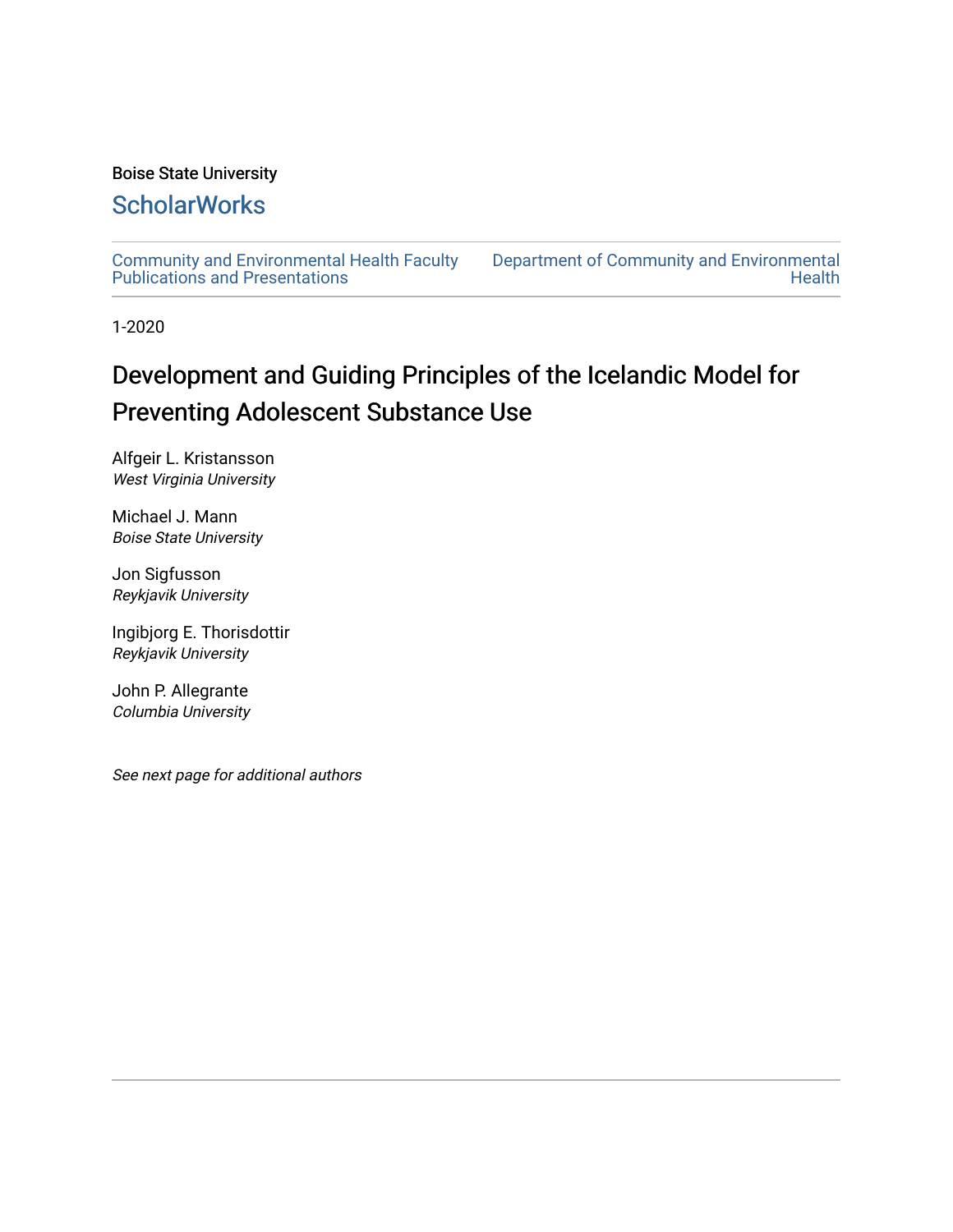# Authors

Alfgeir L. Kristansson, Michael J. Mann, Jon Sigfusson, Ingibjorg E. Thorisdottir, John P. Allegrante, and Inga Dora Sigfusdottir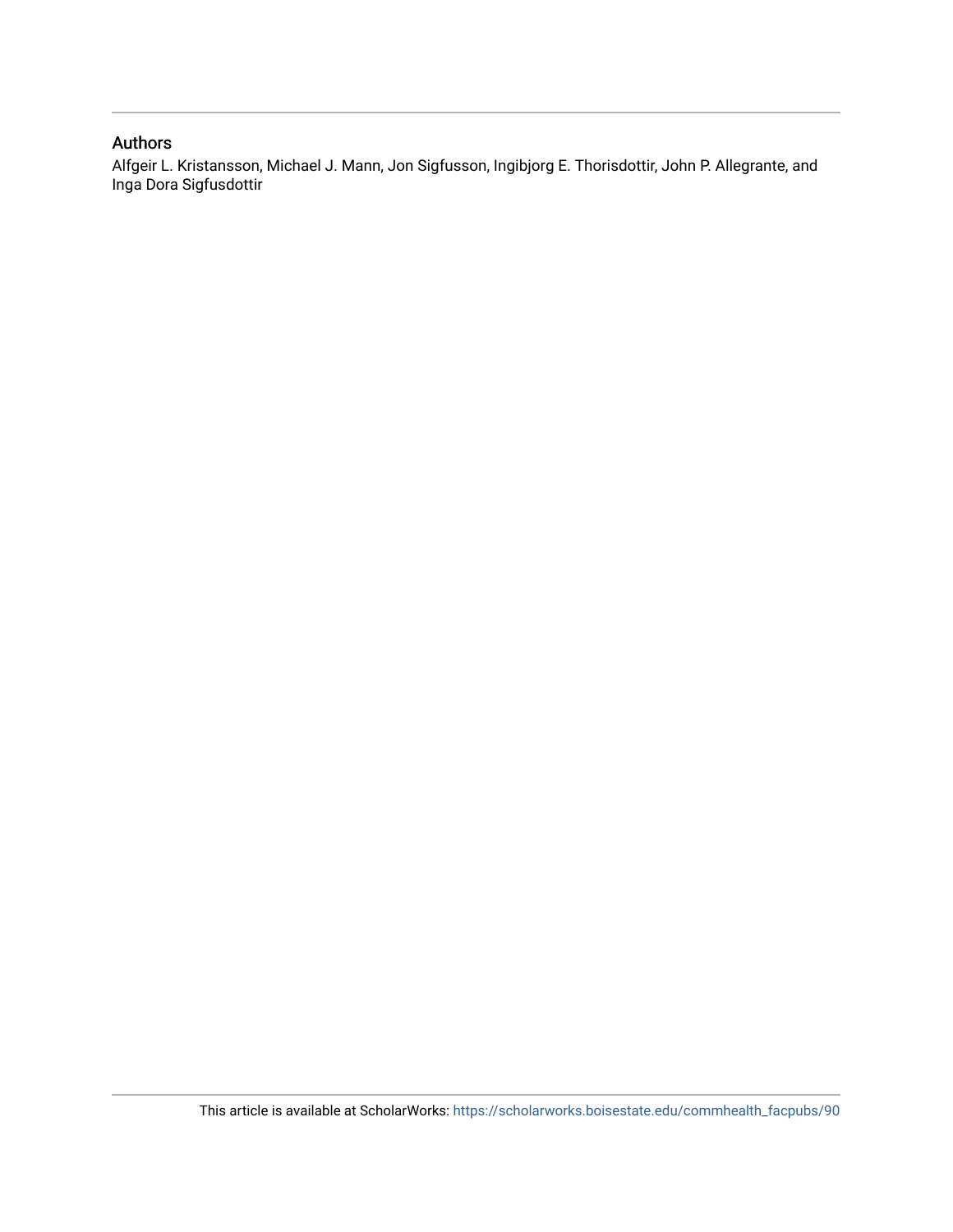# *Development and Guiding Principles of the Icelandic Model for Preventing Adolescent Substance Use*

Alfgeir L. Kristjansson, PhD<sup>1,2</sup><sup>D</sup> Michael J. Mann, PhD<sup>3</sup> Jon Sigfusson, MEd<sup>2</sup> Ingibjorg E. Thorisdottir,  $MPH<sup>2</sup>$ John P. Allegrante, PhD<sup>4</sup> Inga Dora Sigfusdottir,  $PhD<sup>2</sup>$ 

*Adolescent substance use—the consumption of alcohol, tobacco, and other harmful drugs—remains a persistent global problem and has presented ongoing challenges for public health authorities and society. In response to the high rates of adolescent substance use during the 1990s, Iceland has pioneered in the development of the Icelandic Model for Primary Prevention of Substance Use—a theory-based approach that has demonstrated effectiveness in reducing substance use in Iceland over the past 20 years. In an effort to document our approach and inform potentially replicable practice-based processes for implementation in other country settings, we outline in a two-part series of articles the background and theory, guiding principles of the approach, and the core steps used in the successful implementation of the model. In this article, we describe the background context, theoretical orientation, and development of the approach and briefly review published evaluation findings. In addition, we present the five guiding principles that underlie the Icelandic Prevention Model's approach to adolescent substance use prevention and discuss the accumulated evidence that supports effectiveness of the model. In a subsequent Part 2 article, we will identify and describe key processes and the 10 core steps of effective practicebased implementation of the model.*

**Health Promotion Practice** January 2020 Vol. 21, No. (1) 62–69 DOI: [10.1177/1524839919849032](https://doi.org/10.1177/1524839919849032) © 09 [Article reuse guidelines: sagepub.com/journals-permissions](https://us.sagepub.com/en-us/journals-permissions) © 2019 The Author(s)

*Keywords: adolescence; Icelandic model; implementation; practice-based evidence; prevention; substance use*

### >**Introduction**

Preventing alcohol, tobacco, and other harmful drug use among youth remains an ongoing challenge, especially in many advanced economies of the world. From a public health perspective, the most sensible approach to prevention is to avert or delay the onset of alcohol, tobacco, and other drug use as long as possible. Early drug use impairs psychosocial and neurocognitive development and increases youth vulnerability to later use of licit and illicit substances, academic failure, high-risk sexual behavior, and mental health problems (Atherton, Conger, Ferrer, & Robins, 2016; Windle & Zucker, 2010), and is strongly predictive of later dependence (Kendler, Myers, Damaj, & Chen, 2013; Moss, Chen,

 *West Virginia University School of Public Health, Morgantown, WV, USA Reykjavik University, Reykjavik, Iceland Boise State University, Boise, ID, USA Columbia University, New York, NY, USA*

*Authors' Note: Address correspondence to Alfgeir L. Kristjansson, Department of Social and Behavioral Sciences, School of Public Health, West Virginia University, Morgantown, WV 26505, USA; e-mail: [alkristjansson@hsc.wvu.edu.](mailto:alkristjansson@hsc.wvu.edu)*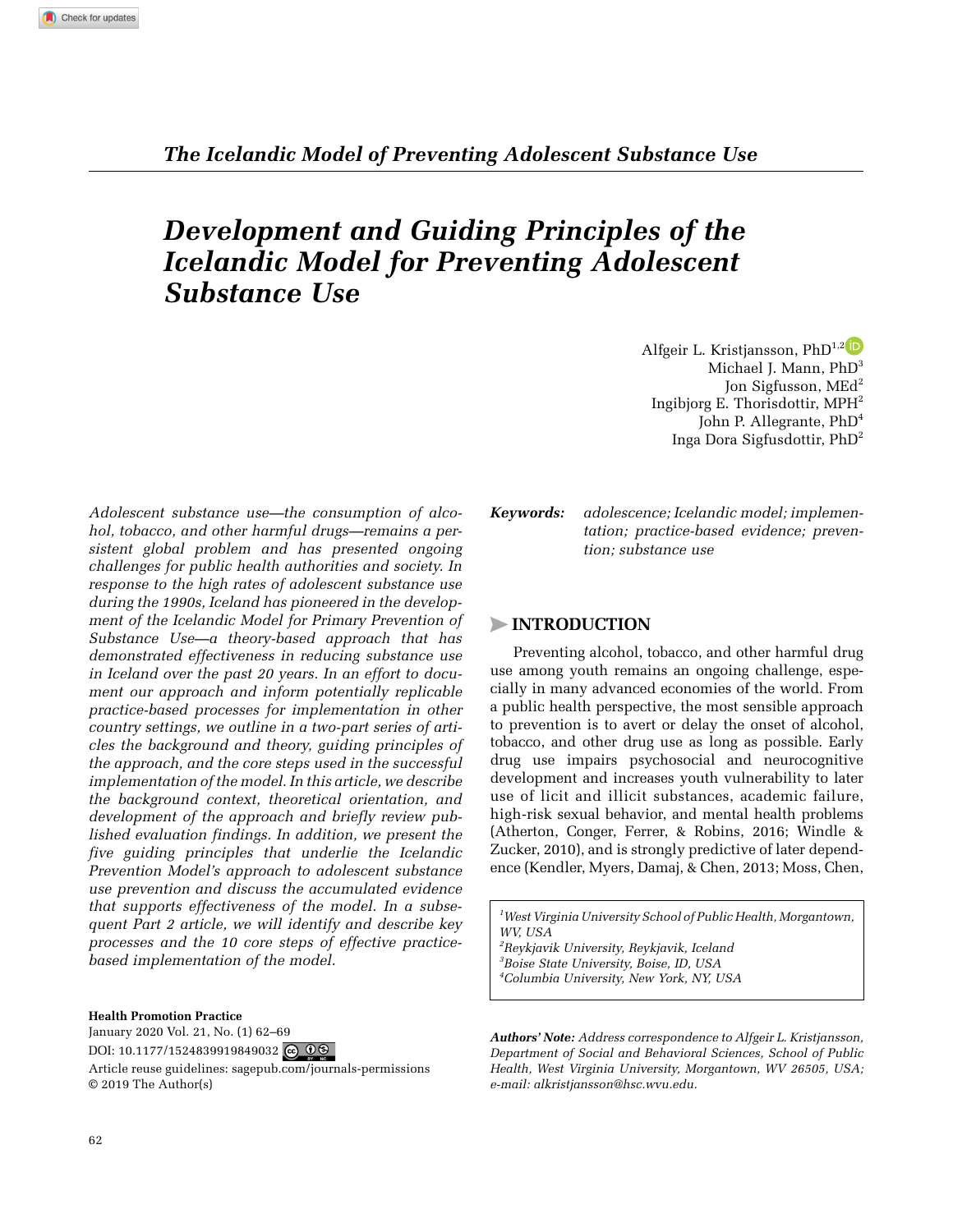& Yi, 2014). Nonetheless, despite the need for effective primary prevention, most programs and approaches fail to show long-term impact and societal benefits (Hopfer et al., 2010; Kumpfer, Smith, & Summerhays, 2008).

Although there are examples of prevention approaches that have demonstrated success, such as the Strategic Prevention Framework developed by Substance Abuse and Mental Health Services Administration (Anderson-Carpenter, Watson-Thompson, Chaney, & Jones, 2016) and Communities That Care (Hawkins et al., 2008), a separate noteworthy success story in primary prevention of substance use comes from Iceland. This article is the first of a two-part series that describes the theoryand practice-based processes associated with the successful implementation of the Icelandic Model for Primary Prevention of Substance Use. Here we discuss the development of the Icelandic Prevention Model (IPM), present a brief theoretical overview, and summarize the accumulated evidence of effectiveness of the approach in reducing rates of adolescent substance use in Iceland. This is followed by an introduction to the five guiding principles underlying the model. We conclude by placing the model and the evidence in support of its effectiveness in context within the wider literature of the field.

## >**Model Development and Evidence of Effectiveness**

#### *Context*

In the 1990s, Iceland ranked comparatively high on adolescent alcohol, tobacco, and other harmful drug use as evidenced by results from the European School Project on Alcohol and Drugs (ESPAD)—a comparative study of 35 European countries conducted every 3 to 4 years (ESPAD Group, 2016). To illustrate, in 1999, the rate of ever smoking tobacco among 10th-grade youth in Iceland was 56% and 69% on average in Europe; the rate of drunkenness in the past 12 months was 56% in Iceland and 52% in Europe; and 15% had reported use of cannabis substances (hashish, marijuana) in Iceland, similar to other parts of Europe. For many years leading up to this point Iceland had been utilizing traditional methods of primary substance use prevention, namely, individual, school-based instructional and educational programs, with the aim of educating or leading youth away from initiating substance use (Palsdottir, 2003; Sigfusdottir, Thorlindsson, Kristjansson, Roe, & Allegrante, 2009). In response to the alarming rates of adolescent substance use in the mid-1990s and with sponsored funding from the government of Iceland and the Reykjavik City Council, a group of policy makers and administrative leaders, elected officials, and social scientists came together to explore new ideas for initiating a different, bottom-up collaborative approach to substance use prevention that has since become known as the Icelandic Prevention Model (Sigfusdottir et al., 2009; Sigfusdottir, Kristjansson, Gudmundsdottir, & Allegrante, 2011).

#### *Model Development*

Since its formulation, the IPM has been grounded in classic theories of social deviance that were developed in sociology and criminology (Akers, 1977; Hirchi, 1969; Merton, 1938), rather than based in traditional health behavior change theories (Glanz, Rimer, & Viswanath, 2015). The mutual viewpoint of these deviance theories is that most individuals are capable of deviant acts but that only under certain environmental and social circumstances will those acts become common patterns of behaviors among dominant groups of adolescents. Major reasons for such behavioral patterns thus include (a) lack of environmental sanctions by the social environment (e.g., from parents and other adults), (b) low individual and/or community investment in traditional and positive values (e.g., high educational aspirations), and (c) lack of opportunities for participation in positive and prosocial development (e.g., organized recreational and extracurricular activities such as sports, music, drama, after school clubs, etc.). Thus, from this theoretical perspective, children are viewed as social products and not as rational individual actors, and hence alcohol, tobacco, and other drug use is viewed as attributes of the social environment (Sigfusdottir et al., 2009) and engrained in both risk and protective factors that comprise key determinants of the ongoing cycle of substance use.

Echoed by this theoretical view, the goal of the approach from the outset was to "mobilize society as a whole in the struggle against drugs" (Palsdottir, 2003), with emphasis on community engagement and collaboration leading to long-standing and gradual environmental and social change rather than short-term solutions. Rooted in research evidence from the social and behavioral sciences, the preventive cornerstone of the approach was to strengthen protective factors and mitigate risk factors at the local community level within each of the domains of parents and family, the peer group, the school environment, and leisure time outside of school (Nash, McQueen, & Bray, 2005; Scholte, Poelen, Willemsen, Boomsma, & Engels, 2008; Watkins, Howard-Barr, Moore, & Werch, 2006), all of which are potential domains of ongoing practice-based assessment and intervention (see Figure 1). The 10 core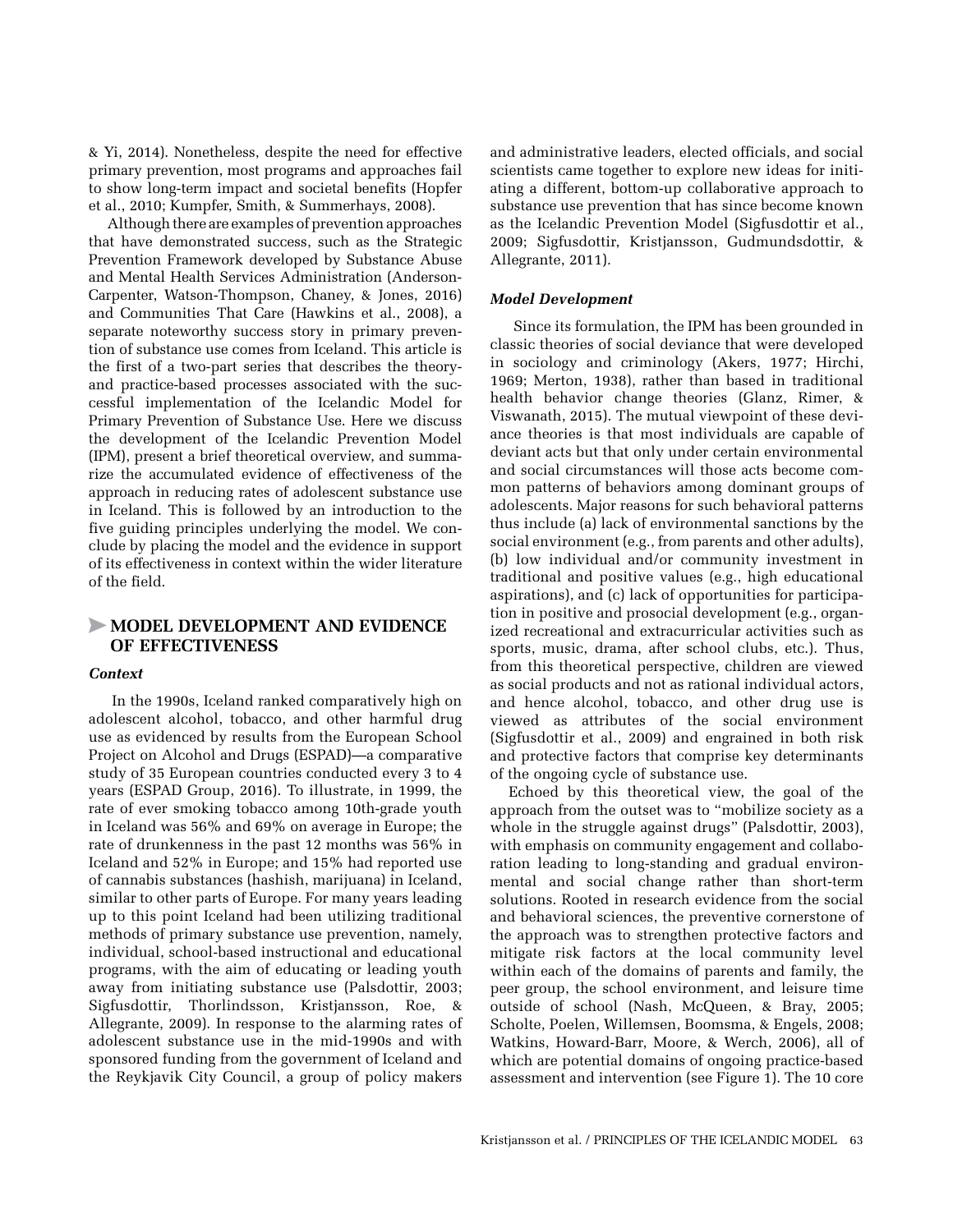

**Figure 1 Domains of Community Risk and Protective Factors in the Icelandic Prevention Model**

steps to this effective intervention process are outlined in the related second article within this issue of *Health Promotion Practice*.

#### *Evaluation and Evidence of Effectiveness*

Since the original development of the model, Iceland has led the decline in substance use in all of Europe. In 2015, the rate of ever smoking tobacco was 46% among 10th-grade adolescents in Europe but had plunged to 16% in Iceland; average rates of current alcohol use were 48% in Europe but 9% in Iceland; and average rates of lifetime use of cannabis substances remained at 16% in Europe, similar to 1999, but declined to 5% in Iceland (see Figure 2 for standard trend measures from the Youth in Iceland studies). In all instances, the 2015 rates in Iceland represented either the lowest or the second lowest of all 35 countries that participated in the ESPAD study that year (ESPAD Group, 2016). Corresponding to these changes in substance use, Iceland had also witnessed large reductions in risk factors and strengthening of protective factors. For example, 10th-grade students reporting parents knowing with whom they spend time in the evenings increased from ~50% in 2000 to just over 74% in 2016. Even more dramatic, while 80% of 10th-grade students reported having been "outside after midnight" once or more during the 7 days prior to the annual survey in 2000, this ratio had declined to approximately 31% in 2016. During the same time, participation in organized sports with a club or team four times per week or more often had increased from 26% in 2000 to approximately 37% in 2016 (Kristjansson et al., 2016). Using a quasi-experimental, group-based design, we conducted an evaluation to assess central elements of the IPM (Kristjansson, James, Allegrante, Sigfusdottir, & Helgason, 2010). Municipalities that had consistently been a part of the model since 1997 formed the intervention group and were compared to those that had consistently been outside of the formal model. It should be noted that given the geographical isolation and small population of the country, potentially contaminating spillover effects from the model to outside areas could be expected. However, despite these challenges, the evaluation demonstrated a significand difference in group trends over time in smoking and alcohol use, parental monitoring, party lifestyle, and participation in organized sports, with the treatment group being favored in all instances.

Since the mid-1990s, much has changed in the adolescent environment in Iceland that has been influenced by widespread implementation of the model. Some of those changes are holistic and onetime alterations, while several notable others are ongoing and continuous. First, municipalities and schools that include over 80% of the country's population now routinely utilize annually updated survey data to monitor trends and potential changes in substance use and risk and protective factors among youth and use this information to organize responses and set strategies for the year ahead. Second, most municipalities and many schools now employ designated personnel with dedicated time to engage in primary prevention activities. In addition, government-funded community nongovernmental organizations have been set up to strengthen and improve the collaborative aspect of parenting at the local school-community level. Finally, municipalities have as a matter of policy increased funding dramatically for recreational and extracurricular activities for children and adolescents, making such activities available to all through a user-friendly voucher system.

### >**Five Guiding Principles**

The IPM is built on a foundation of five guiding principles (see Table 1). Each principle can be thought of as a unique dimension of an overall approach that provides direction for how each step in the community intervention process ideally should be implemented (see Kristjansson et al., 2020). Although different steps in the process may emphasize a given guiding principle more or less heavily, every step of the model should include each of these principles. When choosing among competing strategies, the guiding principles can be consulted as a means of identifying the strategy most in keeping with the intended design of the IPM and local needs. Below, is a brief summary of each of these principles and associated dimensions.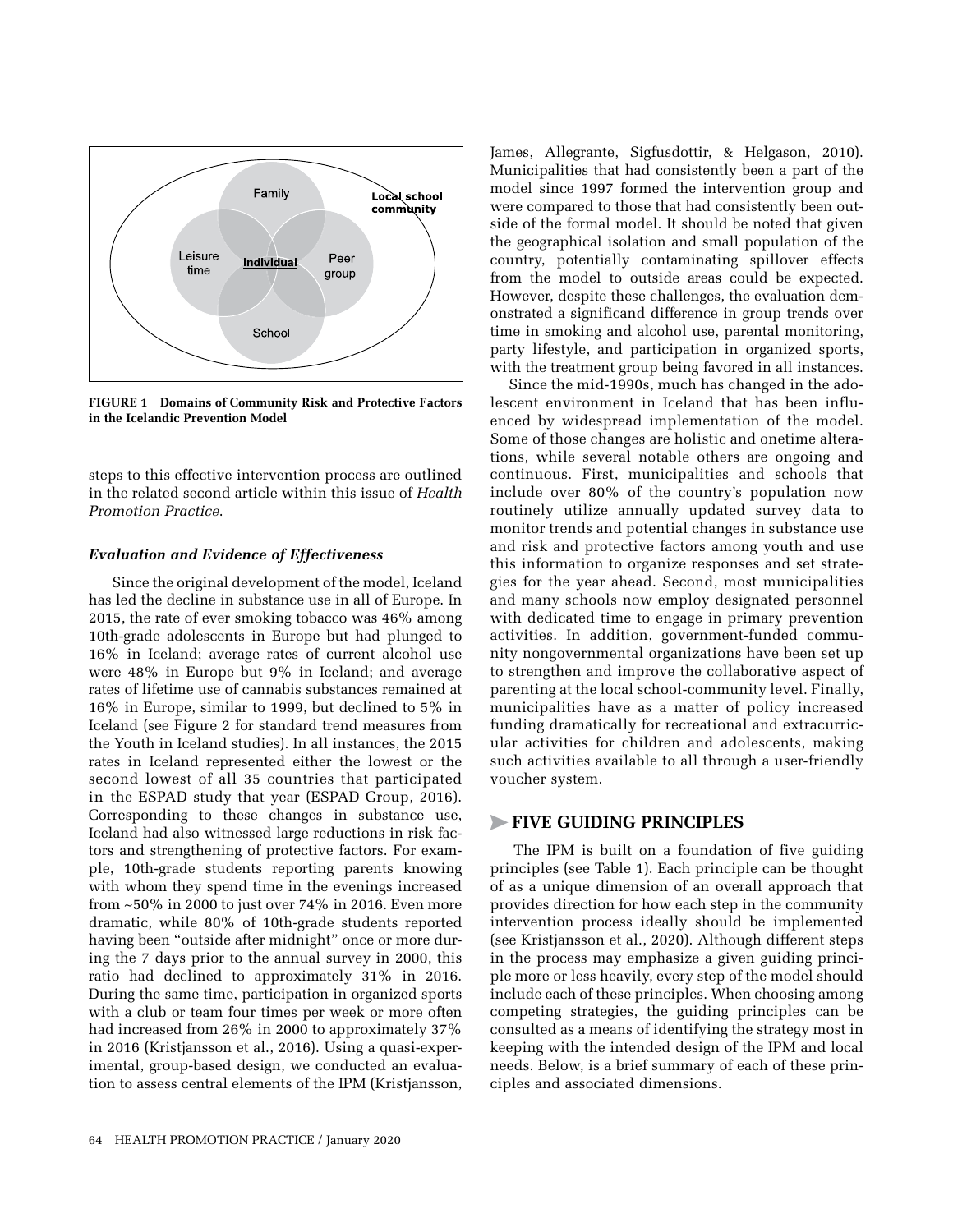

**Figure 2 Annual Percentage of Self-Reported Substance Use Among Icelandic Adolescents, 1998-2018** SOURCE: Kristjansson et al. (2016).

| <b>TABLE 1</b><br>The Five Guiding Principles of the Icelandic Prevention Model |                                                                                                                                                                              |
|---------------------------------------------------------------------------------|------------------------------------------------------------------------------------------------------------------------------------------------------------------------------|
| Guiding Principle 1                                                             | Apply a primary prevention approach that is designed to enhance the social environment.                                                                                      |
| Guiding Principle 2                                                             | Emphasize community action and embrace public schools as the natural hub of<br>neighborhood/area efforts to support child and adolescent health, learning, and life success. |
| Guiding Principle 3                                                             | Engage and empower community members to make practical decisions using local, high-<br>quality, accessible data and diagnostics.                                             |
| Guiding Principle 4                                                             | Integrate researchers, policy makers, practitioners, and community members into a unified<br>team dedicated to solving complex, real-world problems.                         |
| Guiding Principle 5                                                             | Match the scope of the solution to the scope of the problem, including emphasizing long-<br>term intervention and efforts to marshal adequate community resources.           |

### *Guiding Principle 1: Apply a Primary Prevention Approach That Is Designed to Enhance the Social Environment*

The model focuses on preventing the initiation of substance use by altering the social environment in a manner that reduces the likelihood that young people will initiate substance use. This approach therefore addresses the underlying causes of substance use initiation. By working to increase social and environmental protective factors associated with preventing or delaying substance use and decreasing corresponding risk factors, the model prevents substance use by intervening on society itself and across a broad spectrum of opportunities for community intervention. This "society is the patient" approach (Myers, 2008) prioritizes thoughtfully and intentionally altering the social, organizational, and cultural characteristics of communities as the primary means of inoculating young people against substance use. Within this principle, accessing and/or hiring appropriate personnel to guide local team-building and bridging the use of research evidence to practical implementation will be central.

### *Guiding Principle 2: Emphasize Community Action and Embrace Public Schools as the Natural Hub of Neighborhood/Area Efforts to Support Child and Adolescent Health, Learning, and Life Success*

The model's primary unit of intervention is the neighborhood, which is defined as the service area assigned to a local school. The model uses an ecological approach that addresses family, school, peer, and community social influences and other opportunities within each neighborhood. Although schools are not primarily responsible for strengthening the neighborhoods and areas they serve, they do represent an essential hub for local activities designed to support the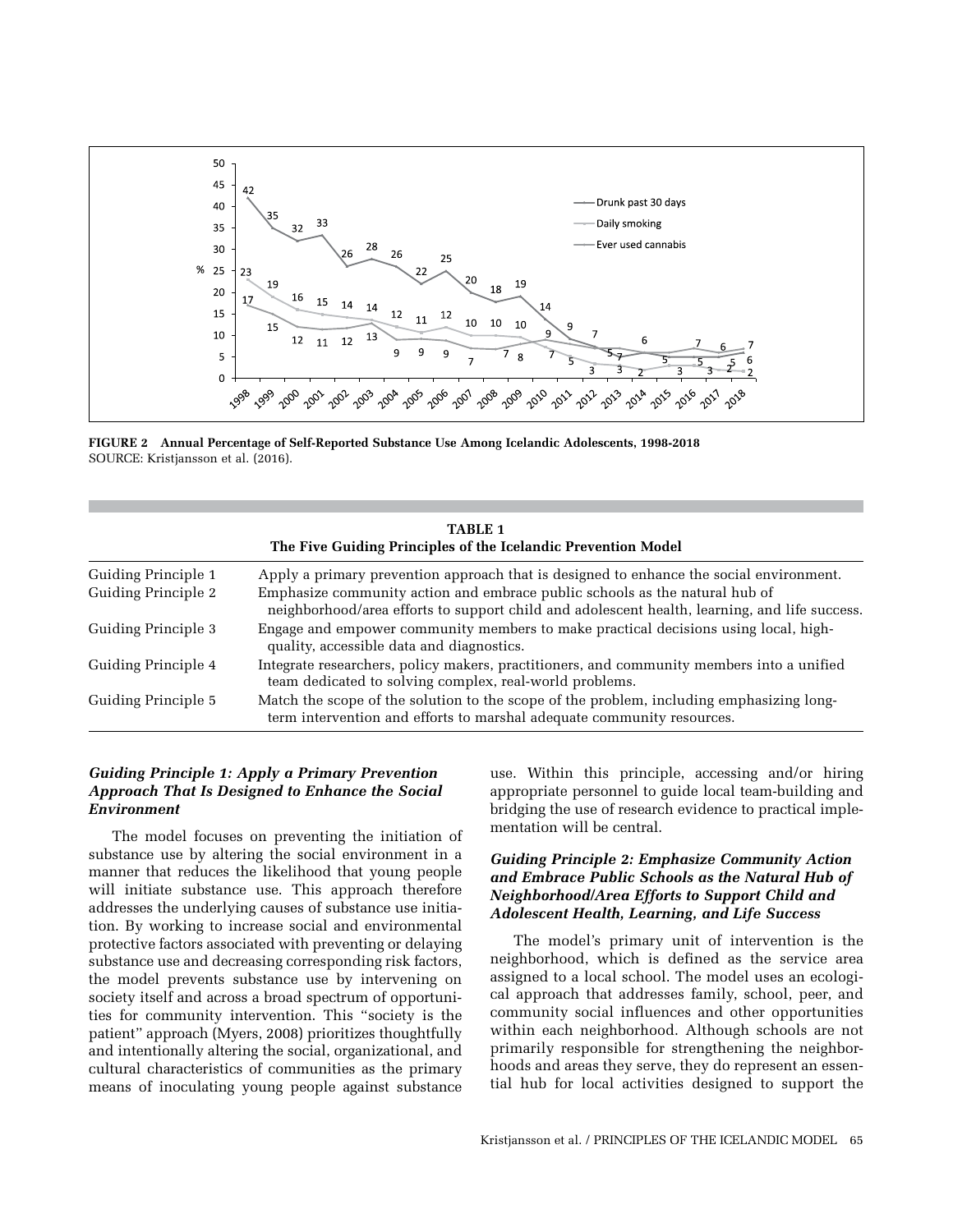health, well-being, and success of children and adolescents. As a result, strengthening connections between families, schools, and the community-at-large, and unifying those groups into a cohesive team devoted to preventing substance use, represents a core strategy of the IPM. Securing the collaboration and commitment of schools for the collection of data to routinely monitor trends in both substance use and risk and protective factors is therefore essential.

### *Guiding Principle 3: Engage and Empower Community Members to Make Practical Decisions Using Local, High-Quality, Accessible Data and Diagnostics*

Local community members make all model-driven decisions based on hard data and neighborhood and school-specific diagnostics. The model thus relies on local data to (a) capture, focus, and sustain community attention on local factors essential to preventing substance use (b) guide the selection of strategies and the development of community capacity necessary to address the complex problem of substance use.

To accomplish this, the model uses data that are local, high-quality, and made accessible through quick and efficient processing and dissemination. Local data amplify community interest in what is happening with the young people living in local areas and neighborhoods, as well as motivating community action to address local problems. High-quality data strengthen opportunities to accurately describe, diagnose, and inform community decision making. Accessible and current data promote meaningful participation from the whole community by presenting information in a clear manner that is easily understood by most community members. Using local, high-quality, and accessible data allows a local prevention team to accurately describe how community characteristics relate to substance use in each specific neighborhood or school, to identify possible priorities for intervention, and to support well-informed community members as they use hard data to choose strategies most likely to be successful in their individual communities. Collaborating with community-based researchers and supporting them to collect, process, and disseminate regular data is essential to this principle.

#### *Guiding Principle 4: Integrate Researchers, Policy Makers, Practitioners, and Community Members Into a Unified Team Dedicated to Solving Complex, Real-World Problems*

In many public and community health interventions, the connections between researchers, policy makers, practitioners, and community members are more theoretical than functional and practical. Although they may share the same goal, each group tends to function in isolation from the others and at varying proximities from the problem itself. The IPM takes a team-science-to-practice approach to prevention that integrates researchers, policy makers, practitioners, and community members into a team that works to solve real-world problems in specific areas or neighborhoods over long periods of time. Thus, each group maintains close proximity to each other and the problem itself. While working together to implement each of the 10 Core Steps of the Icelandic Prevention Model (see Kristjansson et al., 2020), each group not only offers unique skills and experiences necessary for solving local problems related to substance use but also does so in a manner that seeks to both influence and be influenced by other team members. For example, using this approach, researchers are open to ideas from policy makers, practitioners, and community members and often rely on their practice-based insights to guide future directions in data collection and interpretation of existing data. Conversely, policy makers, practitioners, and community members come to rely on researchers when collecting data, making data-driven decisions, and evaluating community progress. By establishing this kind of functional team dynamic, the model aligns the expertise and efforts of researchers, policy makers, practitioners, and community members to maximize the practical, real-world impact of their collective capacity. Clarifying and maintaining the importance of collaboration is the crux of this principle.

### *Guiding Principle 5: Match the Scope of the Solution to the Scope of the Problem, Including Emphasizing Long-Term Intervention and Efforts to Marshal Adequate Community Resources*

The model recognizes that the social conditions that promote substance use among young people emerge from multiple, complex sources over time. For example, previously established social norms related to substance use; community economic conditions; the prevalence of depression, anxiety, and addiction among adults; and a lack of interesting and accessible structured leisure time opportunities may all contribute to a rise in the rates of substance use and abuse among adolescents. The rise of any one of these contributing factors is complex and usually occurs over long periods of time. Therefore, solutions designed to counteract, mitigate, or eliminate these social conditions must account for the scope and magnitude of those initial problems. Problems that take 10 years to develop are seldom solved in 10 weeks or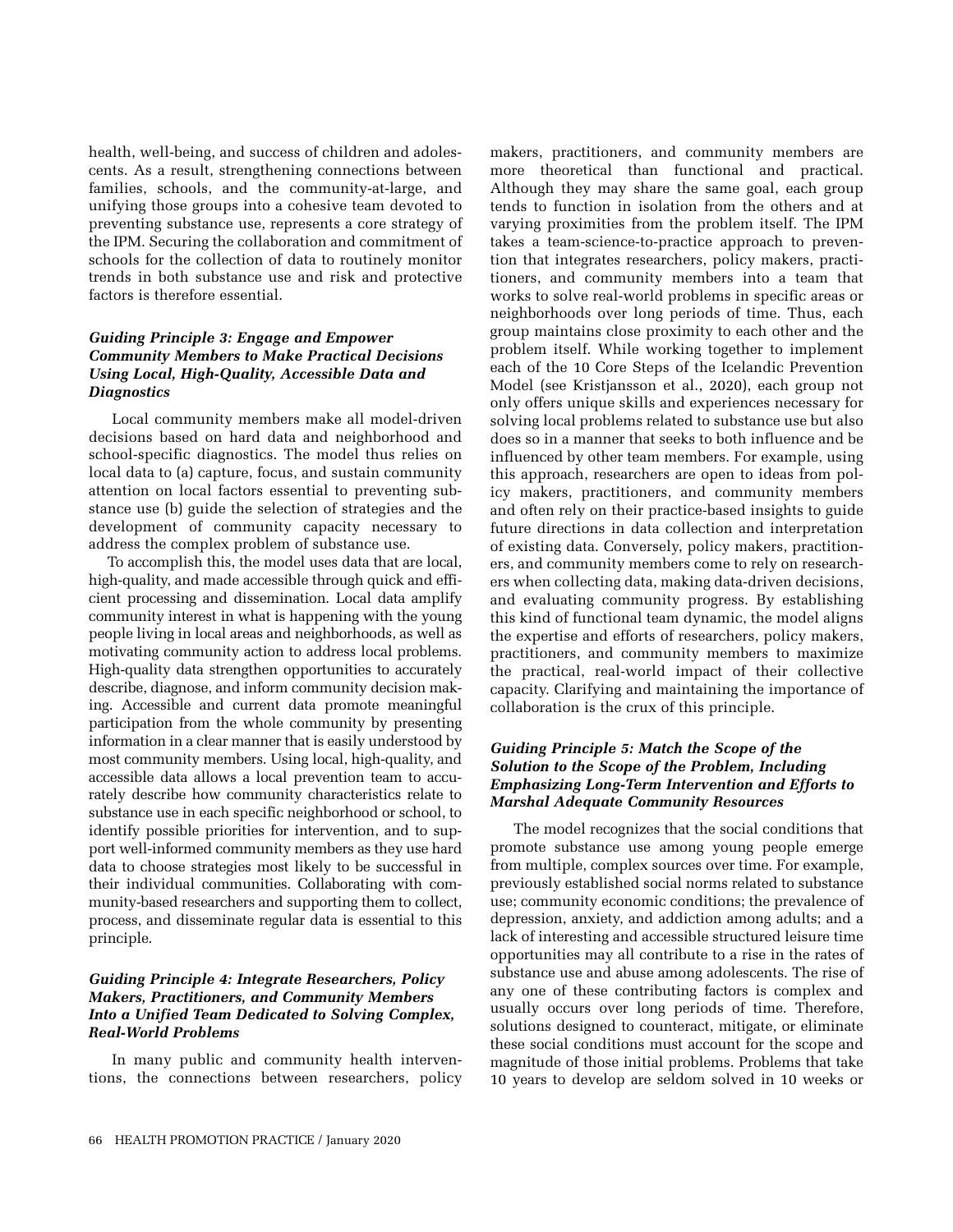even 10 months. More often, decade-long social problems may take years to address and require long-term vision and planning, sustained attention and commitment, adherence to an iterative and repetitive approach, and long-cycle or permanently committed financial resources. Since the model is based on an ongoing effort to alter society in a manner that protects young people from substance abuse, it must also prioritize creating the community capacity and long-term commitments necessary to achieve this goal. Understanding and appreciating that primary prevention as seen through the lens of the IPM is a long-term strategy will be necessary to live up to this guiding principle.

#### >**Discussion**

The IPM in many ways mirrors what Livingood et al. (2011) have called for and labelled as an applied "toolkit approach" to health promotion. Rather than relying on universal and prescriptive interventions, the toolkit approach assumes that communities vary greatly in strengths, opportunities, and resources. For health promotion practice this means that although the influence of specific risk and protective factors operates similarly across individuals (Hemphill et al., 2011), their prevalence and significance differ at the schoolcommunity level (Hawkins, Van Horn, & Arthur, 2004). This is particularly important for primary substance use prevention because it underscores the appropriateness of community-wide diagnosis of risk and protective factors, and the local tailoring of intervention activities (Livingood et al., 2011).

Instead of attributing the risks of substance use initiation among children and adolescents to individual choices, the IPM is designed to maximize the odds of healthy individual choices as default and therefore for greater population impact than typically achieved through efforts limited to individual-level programs. This aligns with the premises of the Centers for Disease Control and Prevention Health Impact Pyramid (Frieden, 2010)—the five-layer pyramid that represents a spectrum of changes from population-level socioeconomic factors at the base of the pyramid, to the individual-level counseling and education at the apex of the pyramid—and assumes an inverse relationship between the increased individual effort needed at the top and the potential population impact at the bottom. Above changes in socioeconomic factors, the fourth layer in the pyramid concerns itself with "Changing the Context to Make Individuals' Default Choices Healthy." In the context of the Health Impact Pyramid, this is precisely the position and focus of the IPM. However, changing community norms and culture takes time, and time is

commonly a scarce resource to planners, funders, and elected officials who seek immediate answers or solutions to community problems. Thus, mutual agreement and understanding among stakeholders that the IPM is a long-term approach is essential for success.

In reviewing the five guiding principles of the IPM, it becomes apparent that individual elements of the model are not new. The key difference between the IPM and other prevention approaches concerns its processes and reliance on collaboration between representatives from sectors that usually do not interact or engage much with one another: researchers, policy makers, practitioners, and community stakeholders. At the local level, everyone is needed at the table to work in dialogue under the realization that each of these entities represents an important function in the system, and therefore each is also limited in their scope and strengths. Thus, a central theme in the approach is community engagement and collaboration to foster an environment that is resistant to substance use, assuming that the risk of substance use initiation among children and adolescents grows out the of the social environment (Akers, Krohn, Lanza-Kaduce, & Radocevich, 1979; Hirchi, 1969; Merton, 1938; Sigfusdottir et al., 2009). Thus, instead of facilitating behavior change at the individual level through educational and/or instructional programs, as is more common in traditional prevention work, the IPM assumes that changing the environment will generate less risk-prone individuals in the long term. It is therefore not a top-down program but a bottom-up community-building collaborative approach that is organized for long-term action, change, and maintenance of change.

In conclusion, the IPM has been in development and practice-based refinement for 20 years (Palsdottir, 2003; Sigfusdottir et al., 2009) and has demonstrated strong evidence of effectiveness in reducing substance use among Icelandic adolescents. Since the initiation of the *Youth in Europe* project in 2006 (Kristjansson, Sigfusson, Sigfusdottir, & Allegrante, 2013; Sigfusdottir, Kristjansson, & Agnew, 2012), the approach has been disseminated and scaled—in part or in whole—in several other countries, cities, and municipalities (Kristjansson et al., 2013; Kristjansson et al., 2017). During this time, we have learned which challenges most commonly impede full implementation and subsequent results. These challenges include inadequate organization and poor coalition building at the local level, limited funding and personnel with protected time to devote to primary prevention, low levels of political and administrative support and/or distrust in research, poor data collection preparation with schools and/or confusion about individual roles, low participation in community meetings and failure to garner wide community support and engagement, extended time between data collection and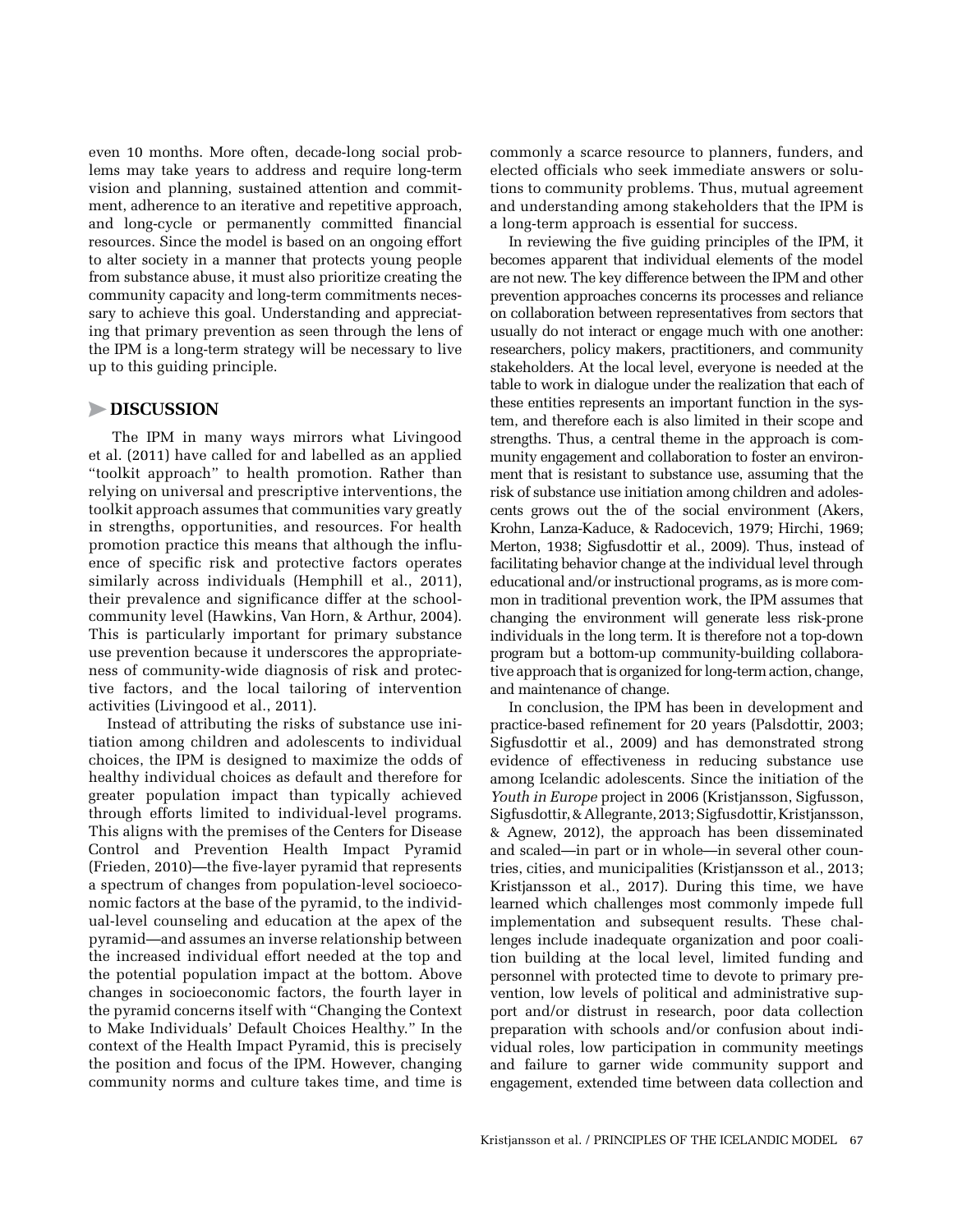report dissemination, confusion about data ownership and rights to distribution, limited interest in community engagement beyond informational meetings, lack of organizational and community-based strategies to identify and work on selected priorities, limited availability for structured leisure time activities and low commitment to improve/add opportunities, and insufficient time allowed to facilitate long-term changes. Part 2 in this series will examine these challenges and the respective steps we have found necessary to take in overcoming them when implementing primary prevention of adolescent substance use.

#### **ORCID iD**

Alfgeir L. Kristjansson **D** <https://orcid.org/0000-0001-8136-9210>

#### **References**

Akers, R. L. (1977). *Deviant behavior: A social learning approach* (2 ed.). Belmont, CA: Wadsworth.

Akers, R. L., Krohn, M. D., Lanza-Kaduce, L., & Radocevich, M. (1979). Social learning and deviant behavior: A specific test of a general theory. *American Sociological Review*, *44*, 636-655.

Anderson-Carpenter, K. D., Watson-Thompson, J., Chaney, L., & Jones, M. (2016). Reducing binge drinking in adolescents through implementation of the Strategic Prevention Framework. *American Journal of Community Psychology*, *57*(1-2), 36-46.

Atherton, O. E., Conger, R. D., Ferrer, E., & Robins, R. W. (2016). Risk and protective factors for early substance use initiation: A longitudinal study of Mexican-origin youth. *Journal of Research on Adolescence*, *26*, 864-879. doi:10.1111/jora.12235

European School Project on Alcohol and Drugs Group. (2016). ESPAD report 2015: *Results from the European School Survey Project on Alcohol and Other Drugs*. Retrieved from Luxembourg Publications Office of the European Union website: [http://espad.](http://espad.org/sites/espad.org/files/TD0116475ENN.pdf) [org/sites/espad.org/files/TD0116475ENN.pdf](http://espad.org/sites/espad.org/files/TD0116475ENN.pdf)

Frieden, T. R. (2010). A framework for public health action: The Health Impact Pyramid. *American Journal of Public Health*, *100*, 590-595. doi:10.2105/ajph.2009.185652

Glanz, K., Rimer, B. K., & Viswanath, K. (2015). *Health behavior: Theory, research and practice* (5th ed.). San Francisco, CA: Jossey-Bass.

Hawkins, J. D., Catalano, R. F., Arthur, M. W., Egan, E., Brown, E. C., Abbott, R. D., & Murray, D. M. (2008). Testing communities that care: The rationale, design and behavioral baseline equivalence of the Community Youth Development Study. *Prevention Science*, *9*, 178-190.

Hawkins, J. D., Van Horn, M. L., & Arthur, M. W. (2004). Community variation in risk and protective factors and substance use outcomes. *Prevention Science*, *5*, 213-220. doi:10.1023 /b:prev.0000045355.53137.45

Hemphill, S. A., Heerde, J. A., Herrenkohl, T. I., Patton, G. C., Toumbourou, J. W., & Catalano, R. F. (2011). Risk and protective factors for adolescent substance use in Washington State, the United States and Victoria, Australia: A longitudinal study. *Journal of Adolescent Health*, *49*, 312-320. doi:10.1016/j.jadohealth.2010.12.017

Hirchi, T. (1969). *Causes of delinquency*. Los Angeles: University of California Press.

Hopfer, S., Davis, D., Kam, J. A., Shin, Y., Elek, E., & Hecht, M. L. (2010). A review of elementary school-based substance use prevention programs: Identifying program attributes. *Journal of Drug Education*, *40*, 11-36. doi:10.2190/DE.40.1.b

Kendler, K. S., Myers, J., Damaj, M. I., & Chen, X. G. (2013). Early smoking onset and risk for subsequent nicotine dependence: A monozygotic co-twin control study. *American Journal of Psychiatry*, *170*, 408-413. doi:10.1176/appi.ajp.2012.12030321

Kristjansson, A. L., James, J. E., Allegrante, J. P., Sigfusdottir, I. D., & Helgason, A. R. (2010). Adolescent substance use, parental monitoring, and leisure-time activities: 12-year outcomes of primary prevention in Iceland. *Preventive Medicine*, *51*, 168-171. doi:10.1016/j.ypmed.2010.05.001

Kristjansson, A. L., Mann, M. J., Sigfusson, J., Sarbu, E. A., Grubliauskiene, J., Daily, S. M., & Sigfusdottir, I. D. (2017). Prevalence of e-cigarette use among adolescents in 13 Eastern European towns and cities. *Public Health*, *147*, 66-68. doi:10.1016/j.puhe.2017.02.005

Kristjansson, A. L., Mann, M. J., Sigfusson, J., Thorisdottir, I. E., Allegrante, J. E., & Sigfusdottir, I. D. (2020). Implementing the Icelandic model for preventing adolescent substance use. *Health Promotion Practice*, *21*, 70-79. doi:10.1177/15248399 19849033

Kristjansson, A. L., Sigfusdottir, I. D., Thorlindsson, T., Mann, M. J., Sigfusson, J., & Allegrante, J. P. (2016). Population trends in smoking, alcohol use and primary prevention variables among adolescents in Iceland, 1997-2014. *Addiction*, *111*, 645-652. doi:10.1111/add.13248

Kristjansson, A. L., Sigfusson, J., Sigfusdottir, I. D., & Allegrante, J. P. (2013). Data collection procedures for school-based surveys among adolescents: The Youth in Europe Study. *Journal of School Health*, *83*, 662-667. doi:10.1111/josh.12079

Kumpfer, K. L., Smith, P., & Summerhays, J. F. (2008). A wakeup call to the prevention field: Are prevention programs for substance use effective for girls? *Substance Use & Misuse*, *43*, 978- 1001. doi:10.1080/10826080801914261

Livingood, W. C., Allegrante, J. P., Airhihenbuwa, C. O., Clark, N. M., Windsor, R. C., Zimmerman, M. A., & Green, L. W. (2011). Applied social and behavioral science to address complex health problems. *American Journal of Preventive Medicine*, *41*, 525-531.

Merton, R. (1938). Social structure and anomie. *American Sociological Review*, *3*, 672-682.

Moss, H. B., Chen, C. M., & Yi, H.-Y. (2014). Early adolescent patterns of alcohol, cigarettes, and marijuana polysubstance use and young adult substance use outcomes in a nationally representative sample. *Drug and Alcohol Dependence*, *136*, 51-62.

Myers, D. J. (2008). Epidemiologists, our patient is society. *New Solutions*, *18*, 107-109.

Nash, S. G., McQueen, A., & Bray, J. H. (2005). Pathways to adolescent alcohol use: Family environment, peer influence, and parental expectations. *Journal of Adolescent Health*, *37*, 19-28.

Palsdottir, D. (2003). *Drug-free Iceland: 2002 final report*. Retrieved from [https://www.landlaeknir.is/servlet/file/store93/](https://www.landlaeknir.is/servlet/file/store93/item10661/IAE_final2003.pdf) [item10661/IAE\\_final2003.pdf](https://www.landlaeknir.is/servlet/file/store93/item10661/IAE_final2003.pdf)